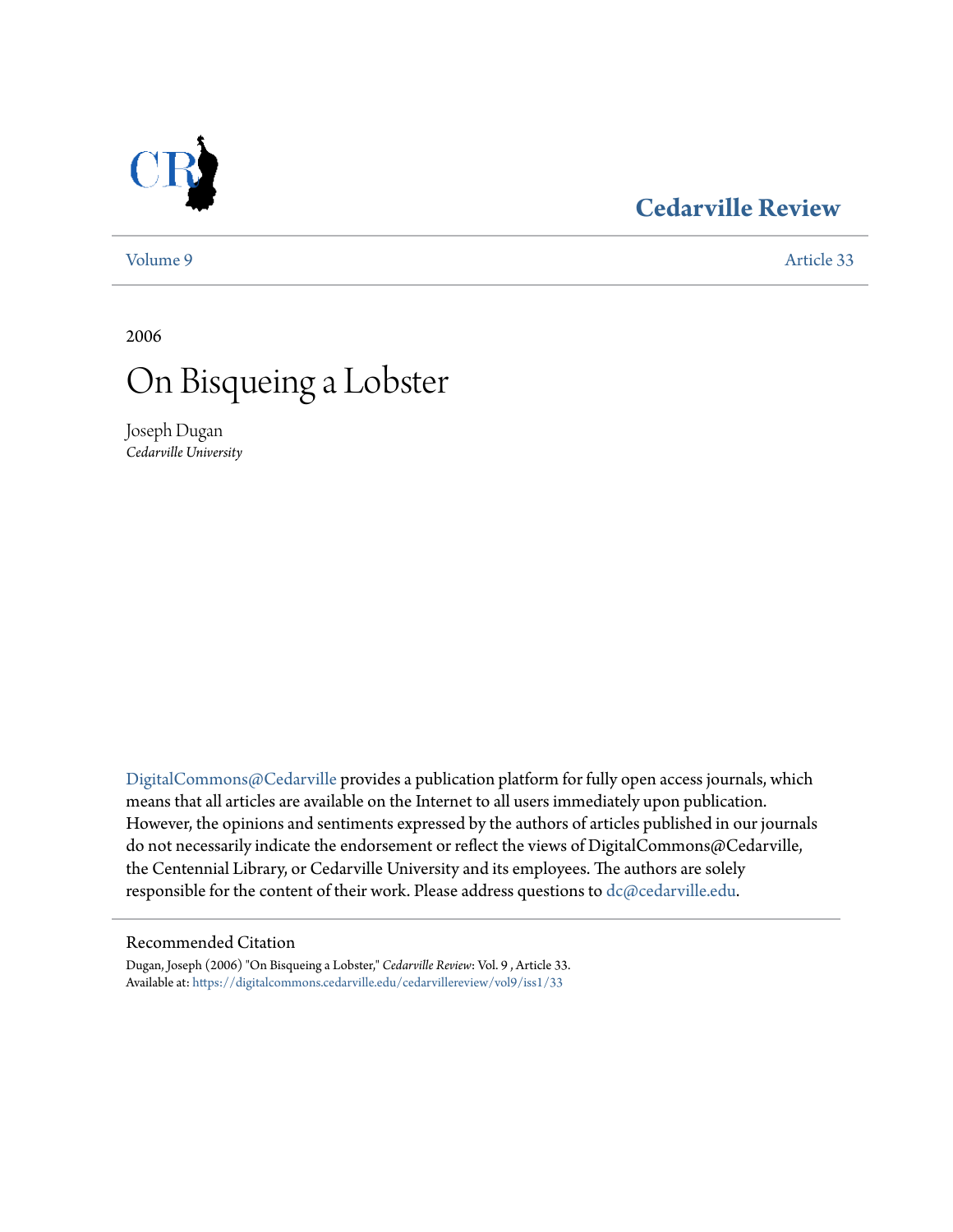## On Bisqueing a Lobster

Browse the contents of [this issue](https://digitalcommons.cedarville.edu/cedarvillereview/vol9/iss1) of *Cedarville Review*.

**Creative Commons License**  $\bigcirc$  000

This work is licensed under a [Creative Commons Attribution-Noncommercial-No Derivative Works 4.0](http://creativecommons.org/licenses/by-nc-nd/4.0/) [License.](http://creativecommons.org/licenses/by-nc-nd/4.0/)

Follow this and additional works at: [https://digitalcommons.cedarville.edu/cedarvillereview](https://digitalcommons.cedarville.edu/cedarvillereview?utm_source=digitalcommons.cedarville.edu%2Fcedarvillereview%2Fvol9%2Fiss1%2F33&utm_medium=PDF&utm_campaign=PDFCoverPages)

Part of the <u>[Nonfiction Commons](http://network.bepress.com/hgg/discipline/1152?utm_source=digitalcommons.cedarville.edu%2Fcedarvillereview%2Fvol9%2Fiss1%2F33&utm_medium=PDF&utm_campaign=PDFCoverPages)</u>

This nonfiction is available in Cedarville Review: [https://digitalcommons.cedarville.edu/cedarvillereview/vol9/iss1/33](https://digitalcommons.cedarville.edu/cedarvillereview/vol9/iss1/33?utm_source=digitalcommons.cedarville.edu%2Fcedarvillereview%2Fvol9%2Fiss1%2F33&utm_medium=PDF&utm_campaign=PDFCoverPages)